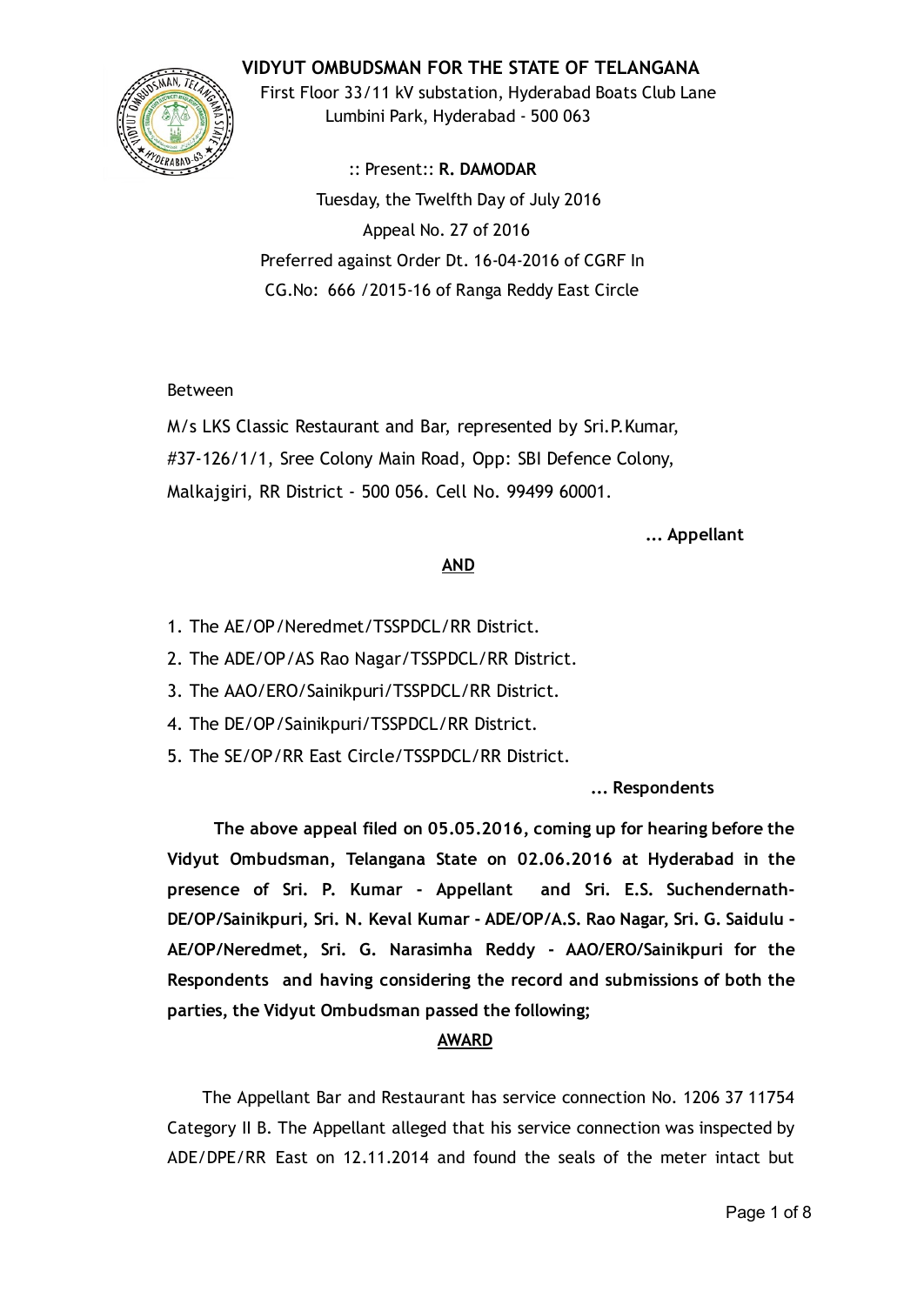claimed that "Y" phase current missing in the display resulting the meter reading less than the actual consumption. The short billing was determined from 25.3.2014 to 19.11.2014 and the value is shown as Rs 68,979/‐. The Appellant submitted objection through his letter dt.6.2.2016 and no final orders were received from the Respondents and on other hand, the 3rd Respondent AAO/ERO/Sainikpuri issued the bill of Jan,2016 showing the amount of Rs 68,979/‐ as the case amount and sought deletion of this short billing amount and lodged a complaint before the CGRF.

2. Before the CGRF, the 1st Respondent/AE/OP/Neredmet through letter dt.21.3.2016 stated that the bills were being issued to the service connection regularly and for the months of March,2014 and April,2014, the 'Y' phase current displayed in the meter had shown '0'. He stated that the meter was observed for 2 months and even for the month of May,2014 the display was '0' and therefore, he informed ADE/DPE/RR East circle who inspected the service on 12.11.2014 found the meter defective and the ADE/OP issued the provisional assessment order.

3. Before the CGRF, the Appellant stated that the service connection was disconnected on 30.12.2015 without any notice and for not making payment for one month. He sent a legal notice to the 1st Respondent stating the disconnection was not correct but however after making payment, the service was restored. The Appellant further stated that on 12.11.2014 the Respondents visited the premises thrice and issued a short billing notice to him demanding payment of Rs 68,979/‐ on the ground of short billing due to missing of 'Y' phase current. The Appellant further stated that the meter was not tested at MRT lab and it was not replaced with a healthy meter. They have received a bill in January,2016 for 38 days which changed the slab.

4. The 2nd Respondent stated before the CGRF that the final assessment order would be issued by the 4th Respondent /DE/O/Sainikpuri within two days.

5. On the basis of material on record and on hearing, the CGRF found the claim of the Respondent for one phase missing in the meter as genuine and the Appellant has to pay the amount as demanded in view of short billing and disposed of the complaint through the impugned orders.

6. Aggrieved and not satisfied with the impugned orders, the Appellant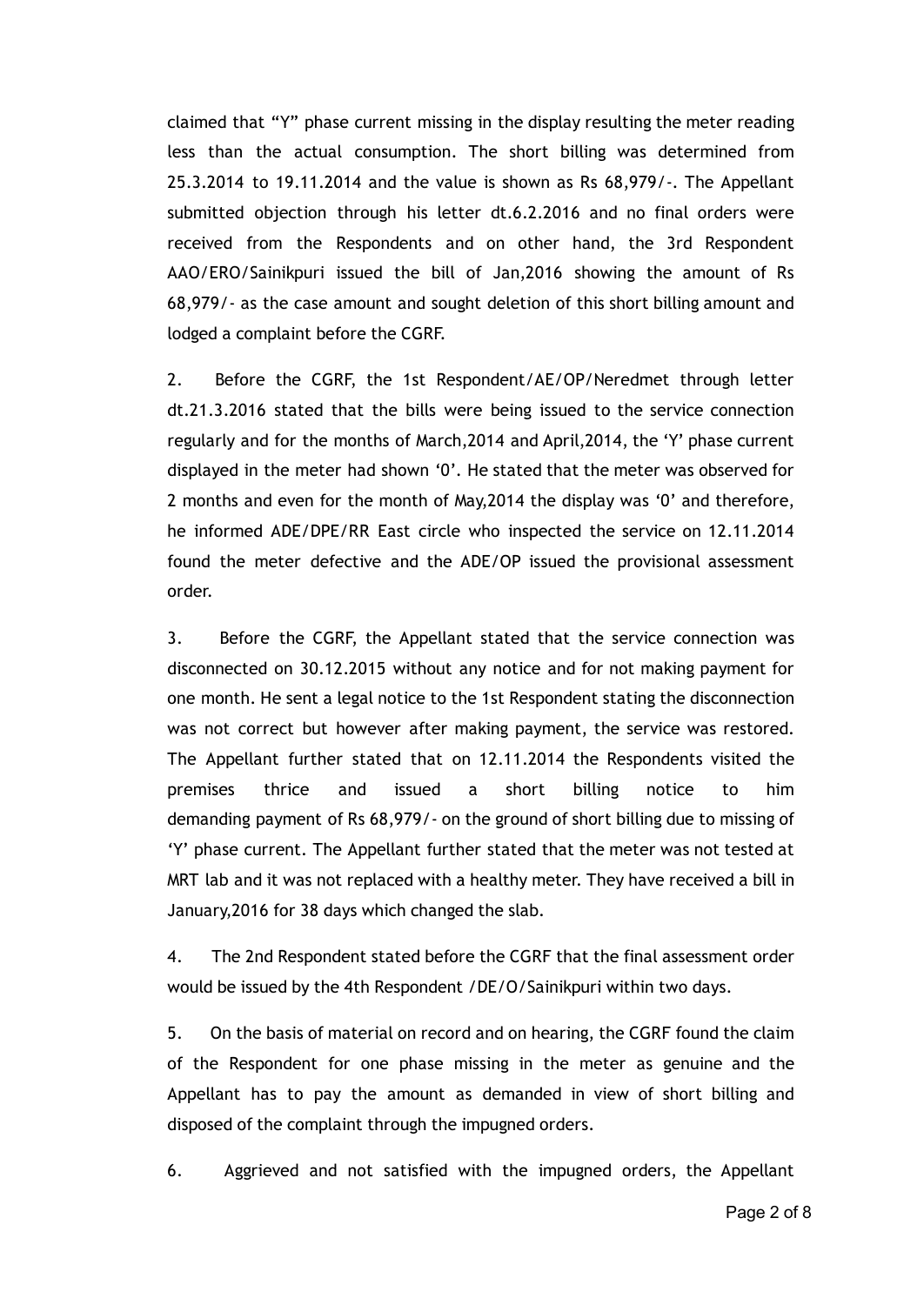preferred the present Appeal alleging that the CGRF has failed to examine the original representation dt.6.2.2016, failed to understand the rules and regulations relating to cases of defective meters, no information about MRT testing report is filed before the forum and no reasons are given by the CGRF for the conclusions, the provisional assessment is illegal and sought the order of short billing assessment set aside.

7. The 3rd Respondent AAO/ERO/Sainikpuri filed a report dt.23.5.2016 stating that on the basis of the software development program, the amounts involved in the cases are noted separately in the bills and there are no additional charges raised and there is no threat of disconnection until final assessment order is passed.

8. The 1st Respondent stated that he has been taking recording of CT meter services every month and issuing bills every month to the consumers which is part of SC No. 1206 37 11754 Category II in the name of Sri. P. Krishna. He stated that for the months of March and April,2014 the 'Y' phase current displayed in the meter as '0' and for the 3rd month also the 'Y' phase current also displayed '0".

9. The 1st Respondent further stated that when in the 3rd month also he observed '0' current is 'Y' phase, he got doubt about the health of the meter and immediately informed the concerned and also to the Department of Pilferage of energy(DPE) wing of RR east circle. He stated that if there is any defect in the meter, it has to be personally inspected by the Meter Relay Testing(MRT) wing and after submission of inspection report, further proceedings will be taken up. He further stated that out of 3 phases in the meter, Y phase current display was missing and calculation was done based on percentage error of the consumption of energy in meter.

10. The efforts made to bring both parties to a settlement by way of mediation failed to succeed and therefore, the matter is being disposed of on merits.

11. On the basis of the material on record, the following issues arise for determination:

i. Whether short billing resorted to by the Respondents holding that there is Y phase current missing and issuing a demand notice for Rs 68,979/‐ is valid?

ii. Whether the impugned orders are liable to be set aside?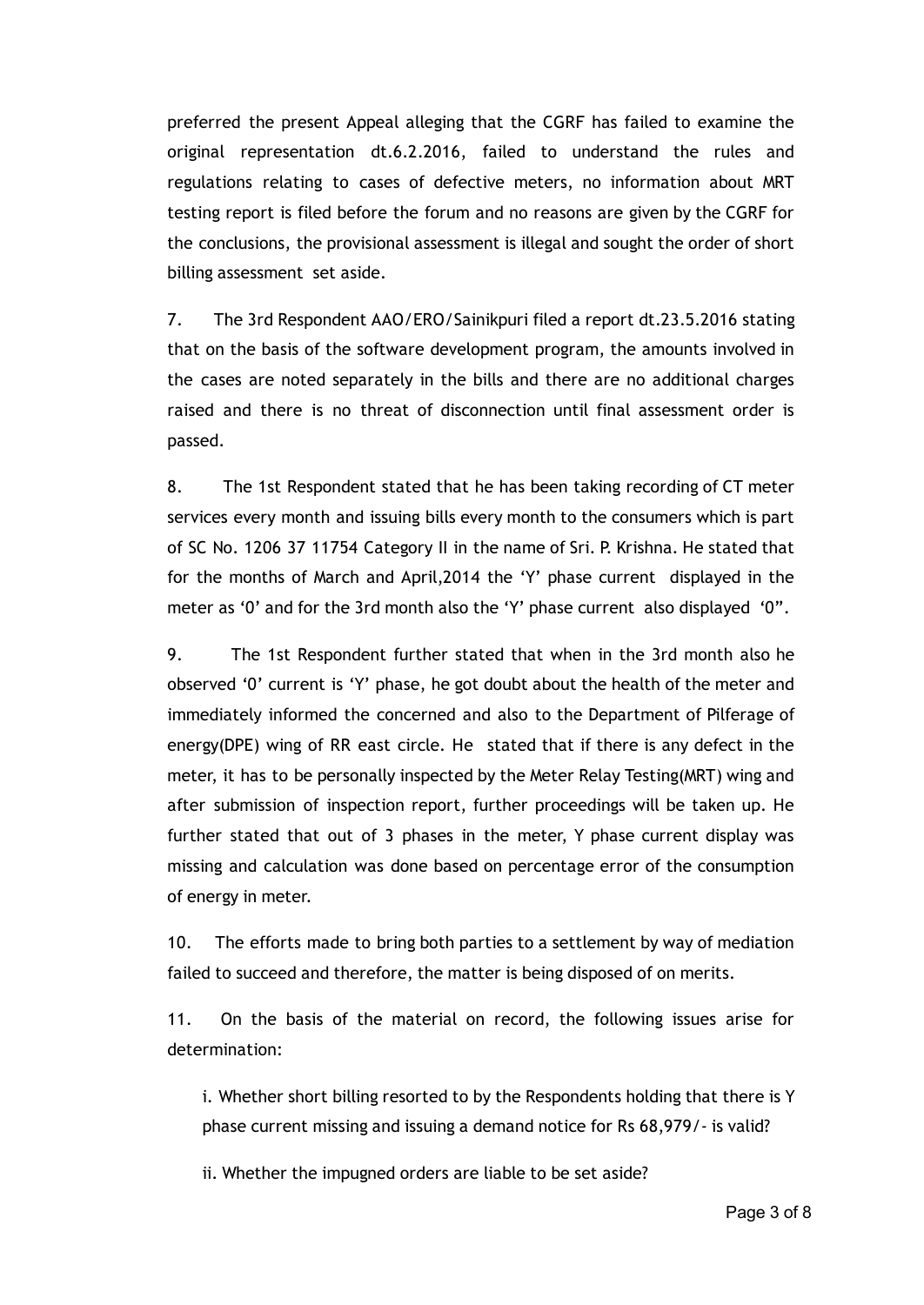#### Issue 1 & 2

12. The Appellant's service connection was inspected by ADE on 12.11.2014 at 12.30 PM. He found that the meter body seals were intact and only 'Y' phase current is missing in the display under load condition, which was recording less than the actual consumption and hence, based on the MRT test report, he proposed short billing.

13. The procedure for short billing is mentioned in Clasue 7.5.1.1 of GTCS and and an oppurtunity was given to the appellant to reply/submit objections towards the defect found in the meter. The Appellant filed representation dt.6.2.2016 before the 4th Respondent/DE/OP who disposed of the application rejecting the plea of the Appellant relating to assessed amount of Rs 68,979/‐ vide final assessment order dt.20.4.2016.

14. The defect discovered was in 'Y' phase of the meter. The meter relay testing (MRT) wing responsible for investigation of the defect confirmed the duration of irregularity since March,2014 and this data can be obtained from the Meter Reading Instrument(MRI) which can be downloaded. Based on the MRT report, the short billing was proposed as mentioned in the inspection notes. No penal charges were levied and only shortfall consumption, not recorded in the meter, was assessed and amount was derived demanding payment from the Appellant.

15. The Respondents claimed that the power used by the Appellant was unrecorded in the 'Y' phase to the extent of ‐33.2% and the short billing was proposed for an amount of Rs 68,979/‐ at one instance, even though there was no fault of the Appellant.

16. The meter seals were found intact and now the current phase was found missing. The inspecting officer, in the notes in Column IX(b) of inspection notes regarding "whether the meter referred to MRT lab" noted as 'Yes', which appears to be not true as the procedure for such testing of the meter has to be done in the presence of the consumer or his representative as per clause 7.5.1.2 of GTCS and this was not done. The record shows that the meter was not referred to the lab and there was no issue with the meter seals being intact. The defect is found to be in the meter display in 'Y' phase to the extent of ‐33.2% which has resulted in recording less consumption.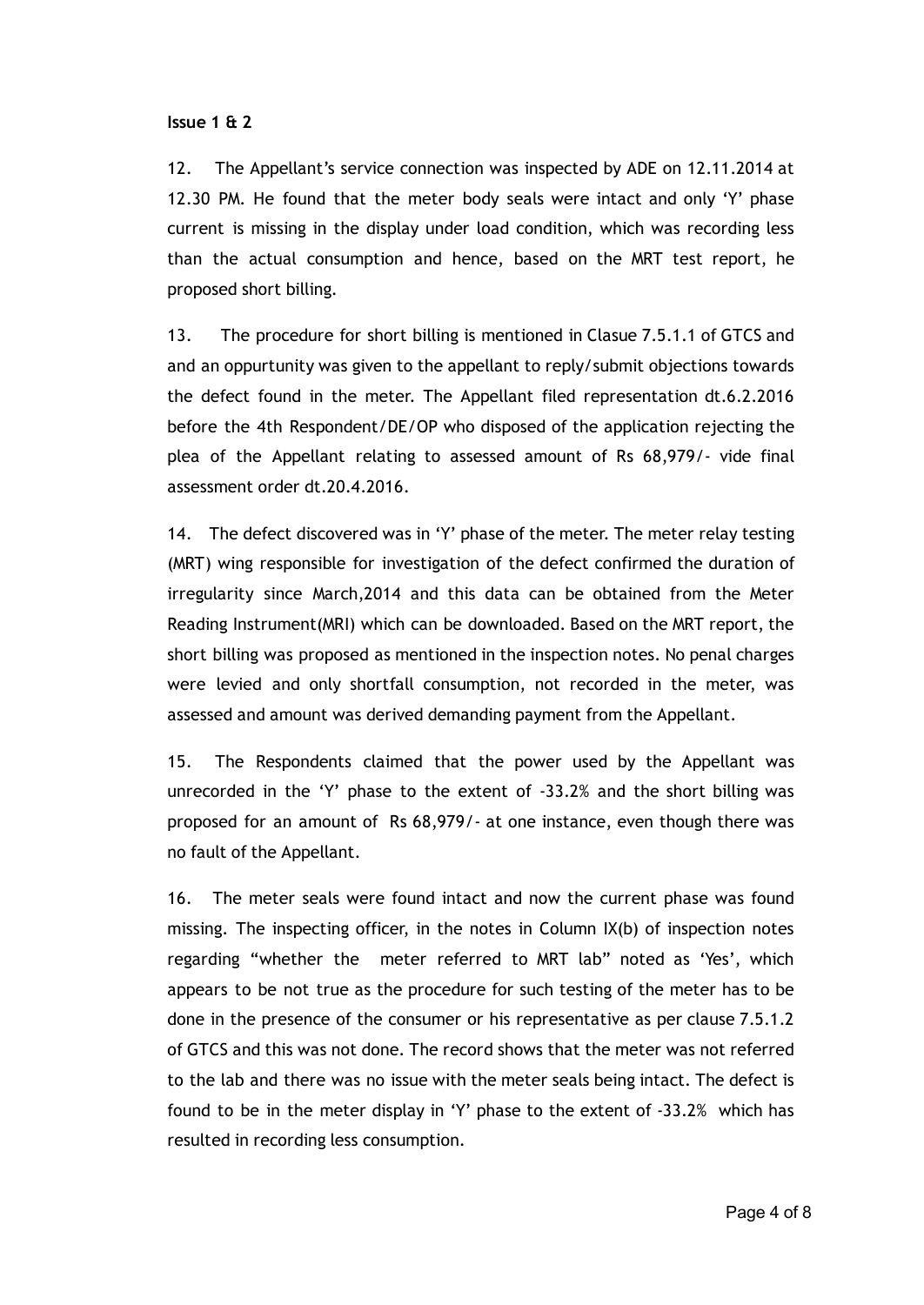17. The final assessment for short billing states that short billing based on MRT test report was resorted to. It also mentions that no case was booked under Section 126 of the Electricity Act.

18. In the Annexure XII(VII)(C) GTCS, the guidelines for assessment for short billing cases are found. For the application of these guidelines, the meter has to be tested with Accu Chek/Electronic Reference Standard(ERS) meter at site and % error has to be arrived at and billed for the period when the meter was defective. If the period of the defect can be established with the aid of production figures of consumer or MRI dumps(Meter Reading Instrument), the assessment has to be undertaken for the period when the meter was defective as per the formula:

#### Guidelines for assessment of short billing cases

|                                                                                                            | Unit of<br>measurement | Formula                                                               |  |
|------------------------------------------------------------------------------------------------------------|------------------------|-----------------------------------------------------------------------|--|
| Number of units recorded by the defective meter<br>due to two phases defect fromto                         | Units                  | A                                                                     |  |
| Number of units that would have been recorded if<br>the meter had been working normally in three<br>phases | Units                  | B=A*100/(100%+%<br>error)<br>Where the % error<br>is a negative value |  |
| Energy lost during the period                                                                              | Units                  | $B-A=C$                                                               |  |
| Cost of energy                                                                                             | Rs per Unit            | D                                                                     |  |
| Value of energy lost                                                                                       | <b>Rs</b>              | $C^*D = E$                                                            |  |
| Total Electricity charges payable                                                                          | <b>Rs</b>              | F                                                                     |  |
|                                                                                                            | Unit of<br>measurement | Formula                                                               |  |

#### i. Short billing arising out of Defective Meter:

19. The Assessment calculation of the Appellant service of the period from 25.3.2014 to 19.11.2014 is given as follows: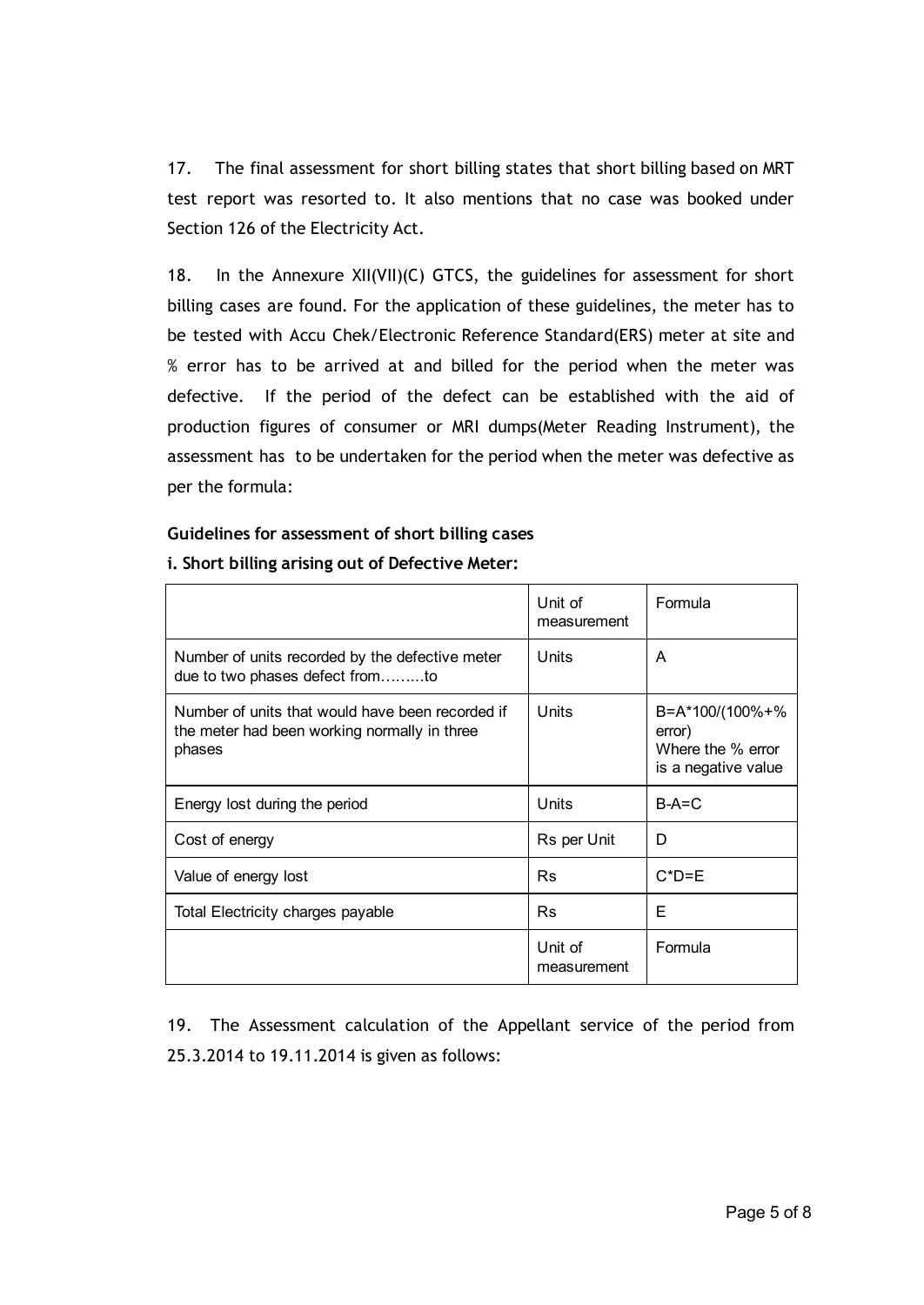| Contracted load             | 45000W                                                          | Connected load          | 38980 W            |
|-----------------------------|-----------------------------------------------------------------|-------------------------|--------------------|
| Assessment<br>from period   | 25-Mar-2014                                                     | Assessment to<br>period | 19-Nov-2014        |
| Units assessed              | $22619$ Units = $100$ X 15109<br>$(100-33.21)$<br>$= 22619$     | Units Recorded          | <b>15109 Units</b> |
| Units lost                  | 7510 units                                                      |                         |                    |
| Amount                      | Rs 68528.00                                                     |                         |                    |
| Electricity duty<br>charges | Rs 451/-                                                        |                         |                    |
| Total Amount                | Rs 68979.00/-                                                   |                         |                    |
|                             | Rupees Sixty Eight Thousand Nine Hundred and Seventy Nine only. |                         |                    |

20. The short billing amount of Rs 68,979/‐ is in line with GTCS Annexure XII(VII)(C). It is clear that inspection notes were not given to the Appellant in time and the Appellant had an opportunity to be heard on his objections before DE/OP and CGRF.

21. As far as the objection regarding whether the inspection was conducted in the presence of the consumer/representative in concerned, the inspection notes disclose the presence of one Sri. T.Karthik, Assistant Supervisor and his signature was present on the fourth page. The copy of notes was not given as required under clause 7.1.1.1 which has to be sent on the next working day, but the presence of representative of the Appellant at the time of inspection is found to be clear and any allegation contrary is found to be untenable.

22. The Appellant had vehemently contended that the power was disconnected on 30.12.2014 without any proper notice as the next day happened to be the last day of the year and the Appellant being a Bar and Restaurant, major business of the Appellant was disrupted due to deliberate action of disconnection of the service connection. The short billing is found to be correct in view of the facts mentioned supra and it is for the Respondents to take action for non payment of the assessed amount. May be the disconnection of the service connection at an inappropriate time might have hit the business of the Appellant, but it cannot be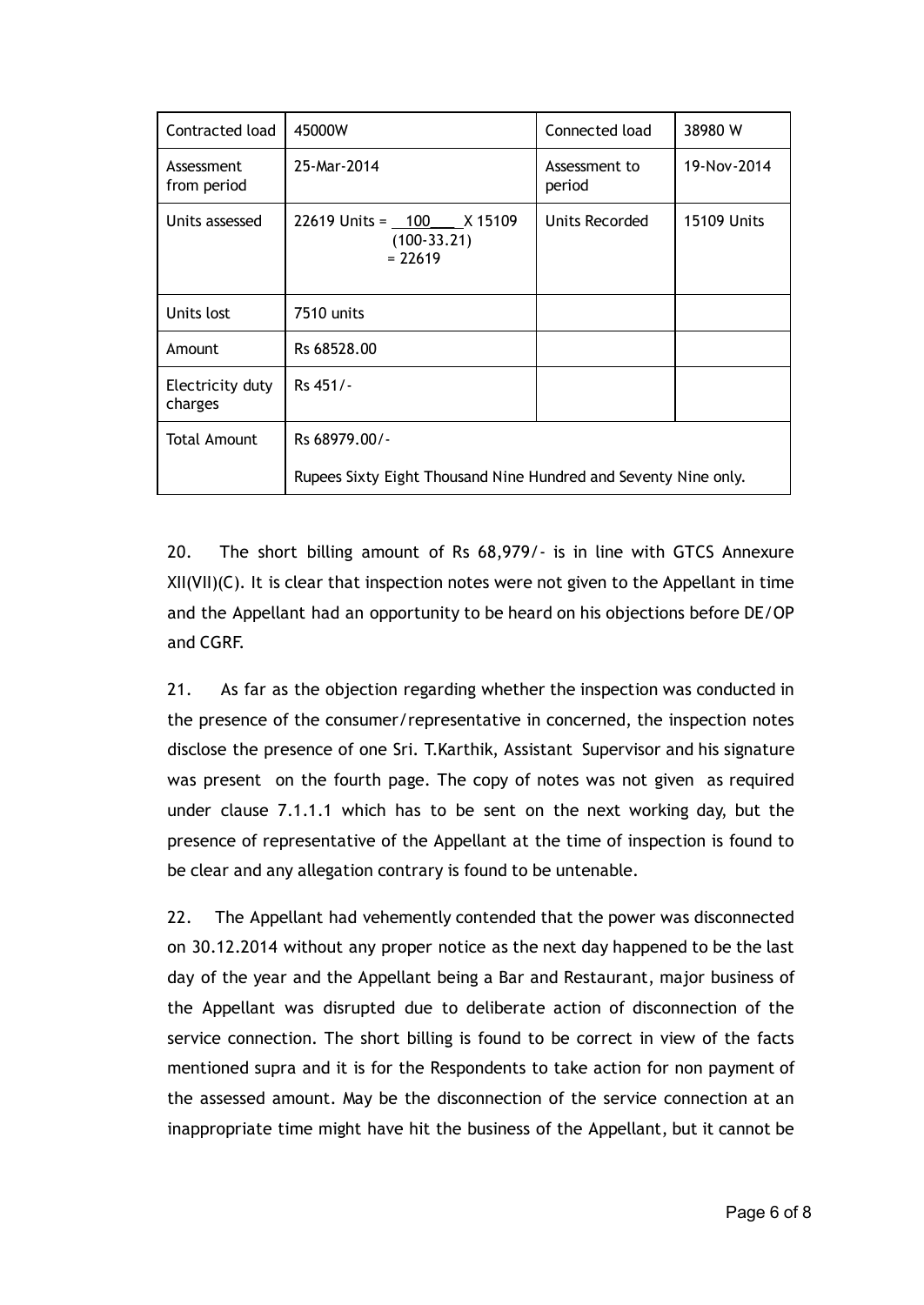said that the Respondents acted illegally or with an ulterior motive.

23. In the result, the short billing for Rs 68,979/‐ is found to be legal and correct based on assessment of defect in 'Y' phase in the meter from 25.3.2014 to 19.11.2014. The disconnection caused just before new year eve caused difficulty to the Appellant, but it cannot be said that the action of the Respondents is illegal. The impugned orders do not disclose the reasons for arriving at the conclusion and mere observation that the claim of the Respondents for the meter's one phase missing is genuine and the complainant has to pay the amount as per the short billing notice issued, is found to be devoid of reasons which cannot be sustained. The issues are answered accordingly.

24. In the result, The short billing assessment of Rs 68,979/‐ issued by the DISCOM is found to be sustainable and valid and the Appellant has to pay this amount relating to missing of 'Y' phase current in the meter display.

25. This award shall be implemented within 15 days of its receipt at the risk of penalties as indicated in clauses 3.38, 3.39, and 3.42 of the Regulation No. 3/2015 of TSERC.

Typed by CCO, Corrected, Signed and Pronounced by me on this the 12th day of July, 2016.

Sd/‐

#### VIDYUT OMBUDSMAN

- 1. M/s LKS Classic Restaurant and Bar, represented by Sri.P.Kumar, #37‐126/1/1, Sree Colony Main Road, Opp: SBI Defence Colony, Malkajgiri, RR District ‐ 500 056. Cell No. 99499 60001..
- 2. The AE/OP/Neredmet/TSSPDCL/RR District.
- 3. The ADE/OP/AS Rao Nagar/TSSPDCL/RR District.
- 4. The AAO/ERO/Sainikpuri/TSSPDCL/RR District.
- 5. The DE/OP/Sainikpuri/TSSPDCL/RR District.
- 6. The SE/OP/RR East Circle/TSSPDCL/RR District.